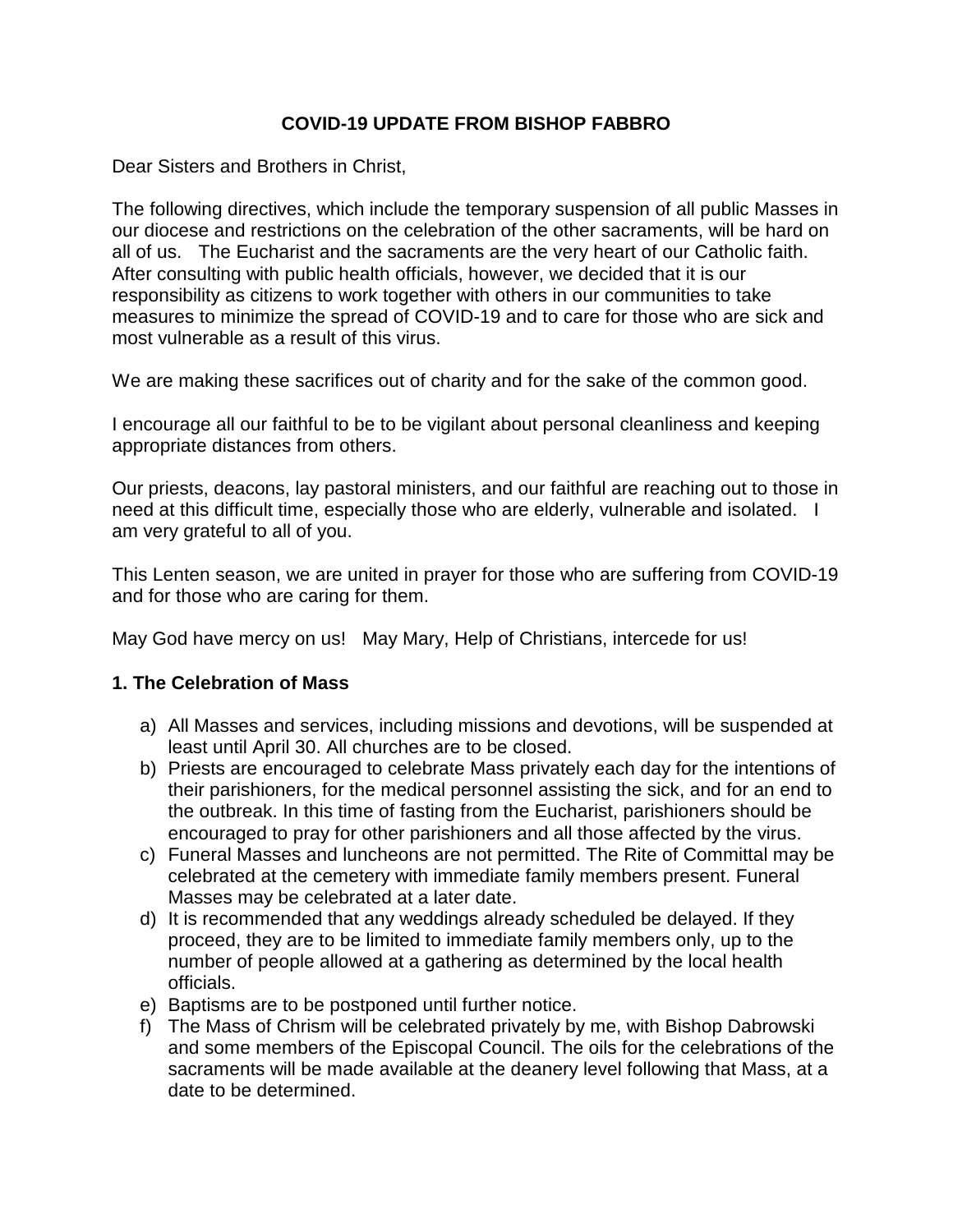# **2. Confessions**

- a) All Confessions are cancelled, except in the case of danger of death.
- b) The Day of Confessions is cancelled.

# **3. Care of the Sick and the Dying**

- a) Priests are to be mindful of the sick, especially those in danger of death.
- b) Priests, deacons, and pastoral workers are to follow visiting restrictions set by the individual hospitals and healthcare facilities.
- c) The Eucharist will not be taken to parishioners who are homebound. Instead, parish teams are encouraged to ask volunteers to keep in contact with these people through telephone calls or other electronic means. Such calls could be a simple chat or praying a decade of the Rosary with the person.

## **4. Parish Offices and Activities**

- a) Parish offices should be closed to the public. Where possible, staff can work from home, while some staff will report to work and deal with parishioners' needs by phone or electronic means. This applies also to our Diocesan Centre, the Marriage Tribunal, and the Refugee Office.
- b) Appointments in parish offices should be limited to essential matters. Where possible, meetings should be held by electronic means.
- c) All regular meetings and social activities in parishes are cancelled. This includes cessation of all meetings for sacramental preparation. Parents are to be encouraged to continue such preparation in the home. Celebrations of First Confession, First Communion, and Confirmation will proceed only when the danger of the virus is passed. No child should be denied the sacraments due to the cessation of these preparation meetings.
- d) Meetings for 12-Step programs may be exempt from this, depending on the direction of local health officials.
- e) It is highly recommended, with this lull in activities, that parish staff could reach out by telephone or electronic means to connect with all parishioners to offer prayers and support.

## **5. Resources**

a) An Outreach page is being continually updated on the diocesan website and has a link on the homepage. The page contains resources for the faithful including online Masses, articles, links to Catholic publishers and activities for children, youth and families. Please promote this Outreach page as widely as